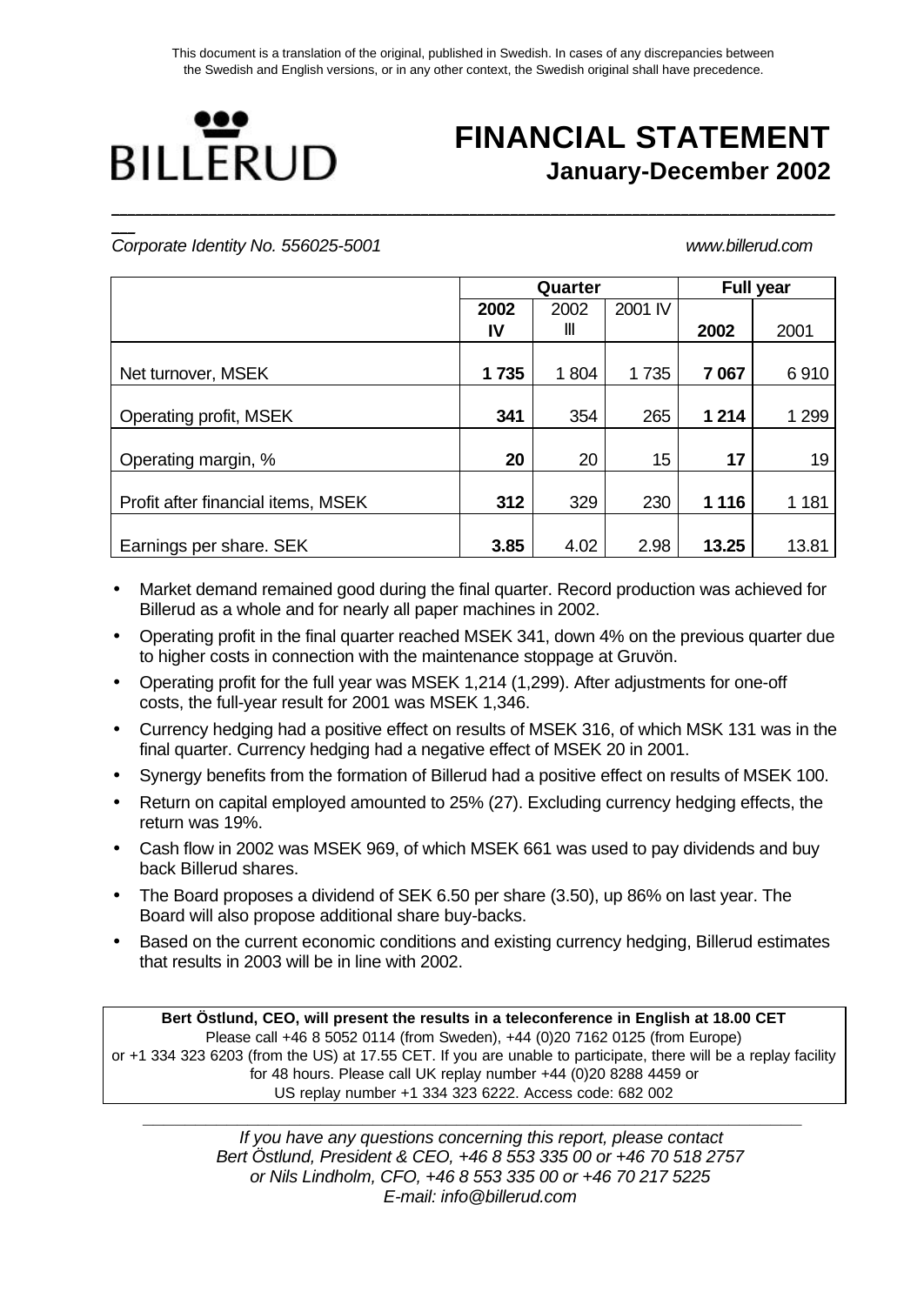## **Billerud Group**

## **Market**

Market demand for Billerud's products remained good during the final quarter of 2002. Production capacity was fully utilised during the final quarter, as it was throughout 2002. Record production was achieved for Billerud as a whole and for nearly all paper machines in 2002. Deliveries during the year amounted to 1,292,000 tonnes, up 6% on 2001. Stocks of finished products were reduced by 10,000 tonnes during the year. In the final quarter, deliveries totalled 305,000 tonnes, down 5% on the third quarter mainly due to the maintenance stoppage at Gruvön which affected production and deliveries negatively. The order situation remains good.

Orders received for Billerud's packaging paper were stable in the final quarter. Following rises in the third quarter, average prices were relatively stable in the final quarter. Deliveries of packaging paper amounted in total to 976,000 tonnes in 2002, up 7% on 2001.

The market for market pulp was relatively weak during the quarter, with falling prices as a result. The market price for long fibre sulphate pulp fell during the quarter from around USD 480 per tonne to around USD 440 per tonne. An increase to USD 480 per tonne has been announced to take effect from February 2003. Billerud's deliveries of market pulp amounted to 316,000 tonnes in 2002, up 2% on 2001.

### **Sales and results**

### *Final quarter*

Net turnover for the period amounted to MSEK 1,735, down 4% on the third quarter. Lower turnover is explained by a 5% fall in deliveries as average prices rose slightly, despite lower pulp prices.

Operating profit amounted to MSEK 341, a decrease compared with the previous quarter of MSEK 13 or 4%. The fall was mainly due to costs for the maintenance and rebuild stoppage at Gruvön being higher than expected due to problems encountered when re-starting.

Comments on the earnings trend for each product area are provided on page 4.

Net financial items amounted to MSEK -29.

### *Full year 2002*

Compared with 2001, net turnover increased by 2% and amounted to MSEK 7,067. The higher turnover was attributable to the 6% increase in delivery volumes. Prices fell on average compared with 2001, but this was countered partly by currency hedging.

The operating profit of MSEK 1,214 was MSEK 85 or 7% lower than in 2001. The decline was mainly due to lower prices. Higher delivery volumes and slightly lower costs partly compensated for lower prices.

Net financial items were MSEK -98, an improvement of MSEK 20, or 17%, compared with 2001. The improvement was completely due to lower net debt.

The estimated tax charge was MSEK 316, corresponding to a tax rate of 28%.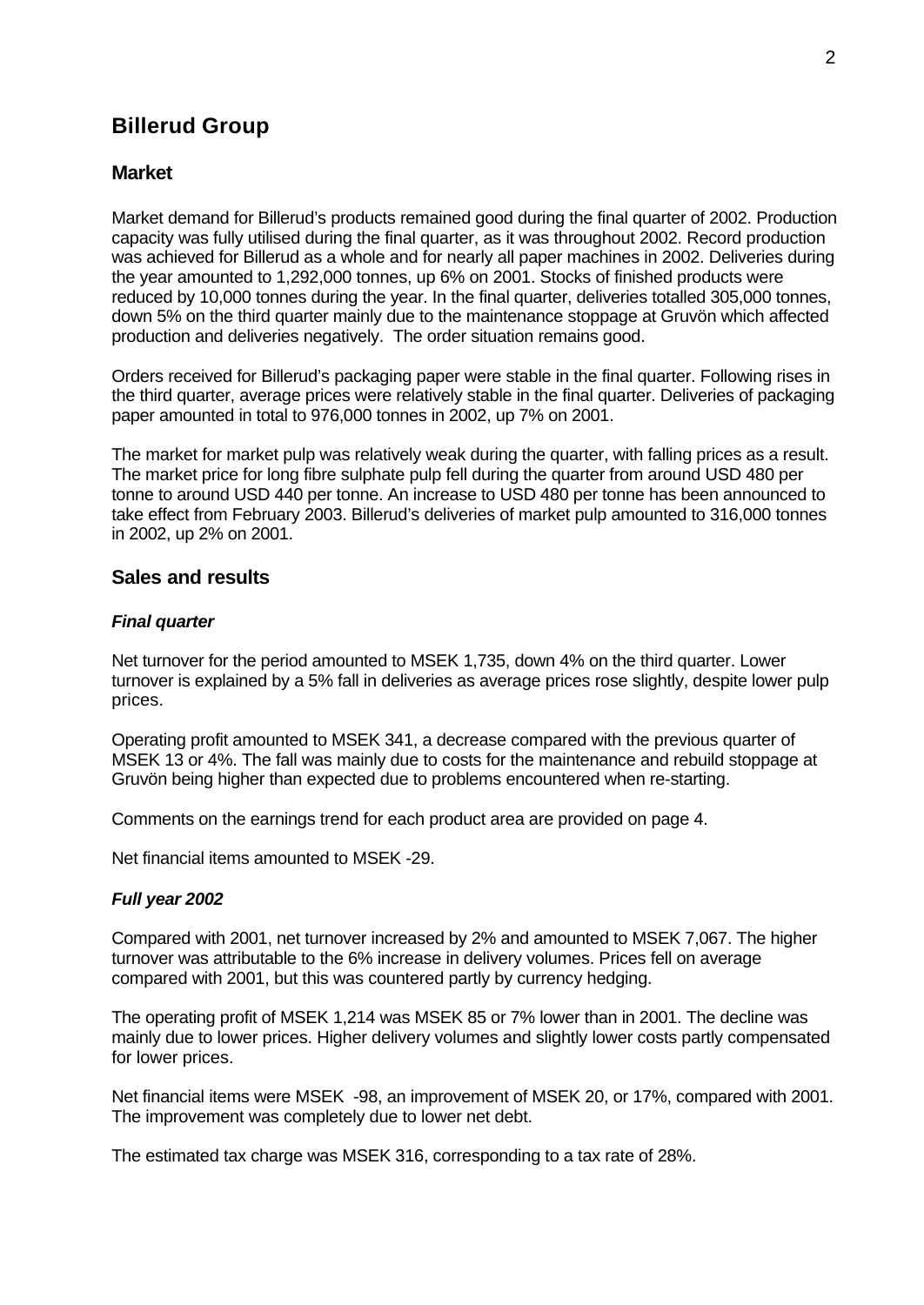## **Synergies**

In connection with the formation of Billerud, synergy effects of around MSEK 200 were forecast compared with the starting point of the beginning of 2001. To achieve this, a streamlining project was started early in 2001. This will boost profits by at least MSEK 170 by the end of 2003. An additional MSEK 30 in cost synergies have been obtained, making a total synergy benefit of MSEK 200 by the end of 2003.

During 2002 the synergy benefit is estimated at around MSEK 100, compared with MSEK 55 in 2001. In 2002 the streamlining project contributed MSEK 70 and previously reported cost synergies contributed MSEK 30.

## **Foreign exchange exposure**

Billerud has hedged around 100% of estimated net flows over 15 months in EUR, USD and GBP at the rates listed below. Of the current hedged amount, 64% is in EUR, 32% in USD and 4% in GBP.

During the full year of 2002 net flows have been hedged at the following rates: SEK/EUR 9.48, SEK/USD 10.61 and SEK/GBP 15.15. Currency hedging boosted profits by around MSEK 316, of which around MSEK 131 was realised during the final quarter. Of this boost to profits, 40% was due to hedging of EUR, 57% to hedging of USD and 3% to hedging of GBP. Hedging had a negative effect on results in 2001 of MSEK 20.

| <b>Currency</b> | Q 1 2003 | Q 2 2003 | Q 3 2003 | Q 4 2003 | Q 1 2004 | Average |
|-----------------|----------|----------|----------|----------|----------|---------|
| <b>SEK/EUR</b>  | 9.48     | 9.21     | 9.30     | 9.24     | 9.20     | 9.28    |
| <b>SEK/USD</b>  | 10.63    | 10.54    | 10.05    | 9.69     | 9.30     | 9.99    |
| <b>SEK/GBP</b>  | 15.03    | 14.71    | 14.59    | 14.35    | 14.26    | 14.58   |

**Hedging as % of forecasted underlying net flows for the next 15 months**

## **Hedging of electricity prices**

Billerud purchases around 1.1 TWh of electricity from external suppliers each year. Electricity prices are continually hedged. At present around 80% of Billerud's electricity consumption in 2003 and around 50% of consumption in 2004 is hedged. Hedging kept electricity prices in 2002 virtually unchanged compared with 2001. However, electricity prices are still expected to be around MSEK 50 higher in 2003 compared with 2002.

## **Investments and capital employed**

Gross investments amounted to MSEK 373, while depreciation during the same period amounted to MSEK 365. Investment expenses are partly for smaller maintenance projects and partly for previously announced projects including the rebuild of PM4 at Gruvön and environmental measures at Karlsborg.

Billerud's capital employed amounted to MSEK 4,653 as of 31 December 2002, compared with MSEK 4,822 at the end of 2001. Higher fixed and working capital was offset by higher tax liability.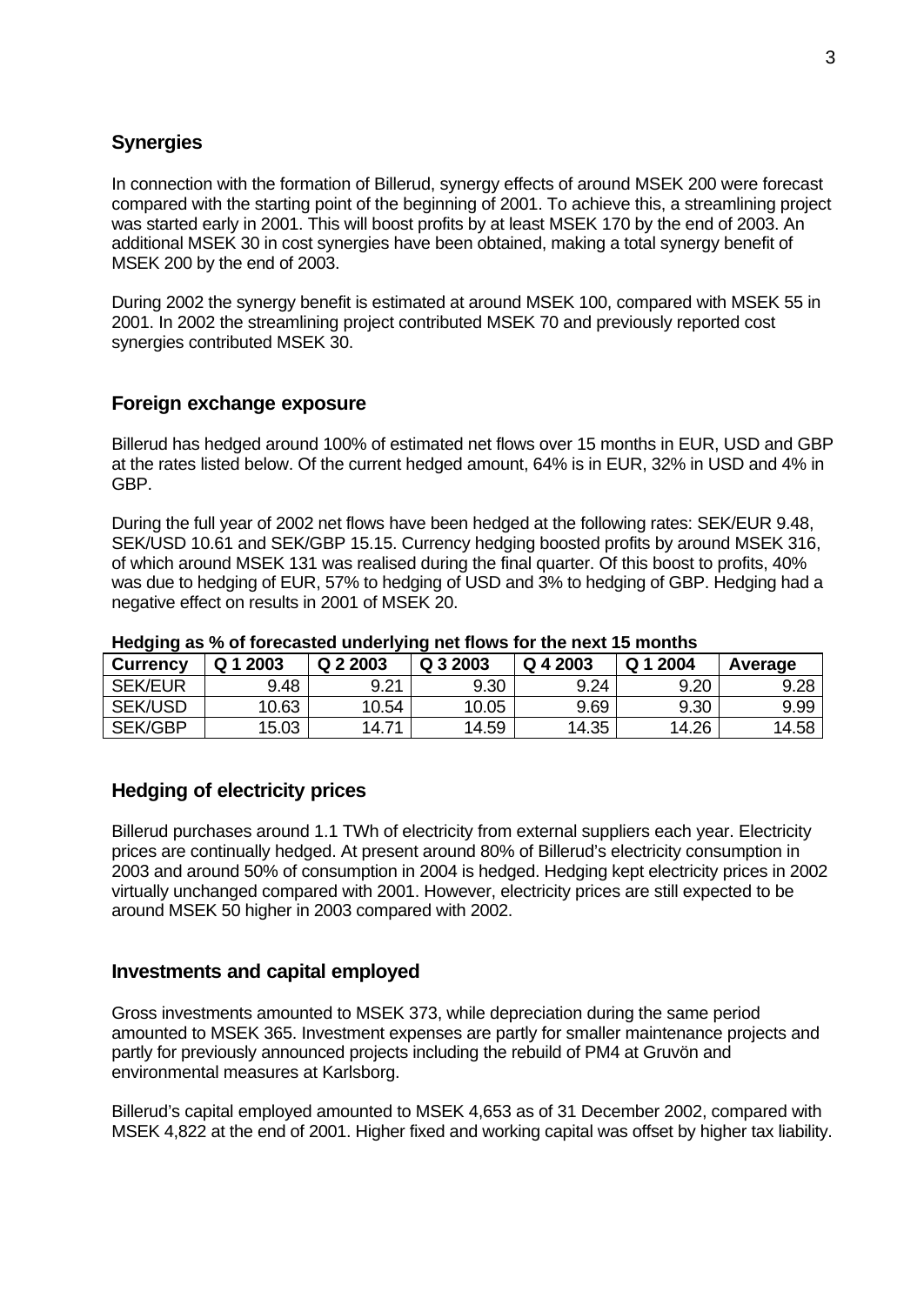### **Cash flow and financial position**

Cash flow from operating activities amounted to MSEK 1,339. Investment activities produced a deficit of MSEK 370. The operating cash flow reached MSEK 969, compared with MSEK 874 in 2001. The operating cash flow improved because of a lower investment level and reduced tiedup working capital.

MSEK 220 of operating cash flow was paid out in dividends to shareholders and MSEK 441 was used to buy back Billerud shares. The net debt level improved by MSEK 311 during the year, of which MSEK 302 came in the final quarter. After the reduction of interest-bearing liabilities of MSEK 62 the cash change amounted to MSEK 249.

The interest-bearing net debt amounted to MSEK 1,420 on 31 December 2002, compared with MSEK 1,731 at the end of 2001. The Group's net debt/equity ratio at the end of the period was 0.44 compared with 0.56 at the end of the previous year. The positive operating cash flow explains the reduced net debt/equity ratio.

## **Personnel**

The average number of employees during 2002 was virtually unchanged at 2,383, compared with 2,379 during 2001.

### **Product areas**

|                        | Net turnover |      |        |            | Operating profit |        |      |       |        |            |             |        |
|------------------------|--------------|------|--------|------------|------------------|--------|------|-------|--------|------------|-------------|--------|
|                        |              |      |        | Jan-       | Jan-             |        |      |       |        | Jan-       | Jan-        |        |
|                        | Q 4          | Q3   | %      | <b>Dec</b> | Dec              | %      | Q 4  | Q3    | %      | <b>Dec</b> | Dec         | %      |
| <b>MSEK</b>            | 2002         | 2002 | change | 2002       | 2001             | change | 2002 | 2002  | change | 2002       | 2001        | change |
| Kraft paper            | 894          | 878  | 2      | 3507       | 3449             | ົ      | 189  | 187   |        | 707        | 756         | -6     |
| Containerboard         | 507          | 560  | -10    | 2 1 6 2    | 2 0 0 9          | 81     | 110  | 116   | -5     | 413        | 426         | $-3$   |
| Market pulp            | 334          | 367  | -9     | 400        | 454              | $-4$   | 48   | 67    | $-28$  | 158        | 228         | -31    |
| Other and eliminations |              | -1   |        | -2         | $-2$             |        | -6   | $-16$ |        | -64        | $-111^{-1}$ |        |
| <b>Total Group</b>     | 1735         | 804  | -4     | 7 067      | 6910             |        | 341  | 354   | -4     | 214        | 299         | $-7$   |

#### **Net turnover and operating profit**

 $1)$  Includes MSEK 47 in costs for forming Billerud and the stock market listing.

#### **Kraft paper**

#### *Final quarter*

The operating profit for the quarter was MSEK 189, up MSEK 2 or 1% on the third quarter, due to higher prices.

#### *Full year*

Compared with 2001, the operating profit fell by 6% to MSEK 707. Deliveries were up 4%. The profit fall was primarily due to slightly lower average prices.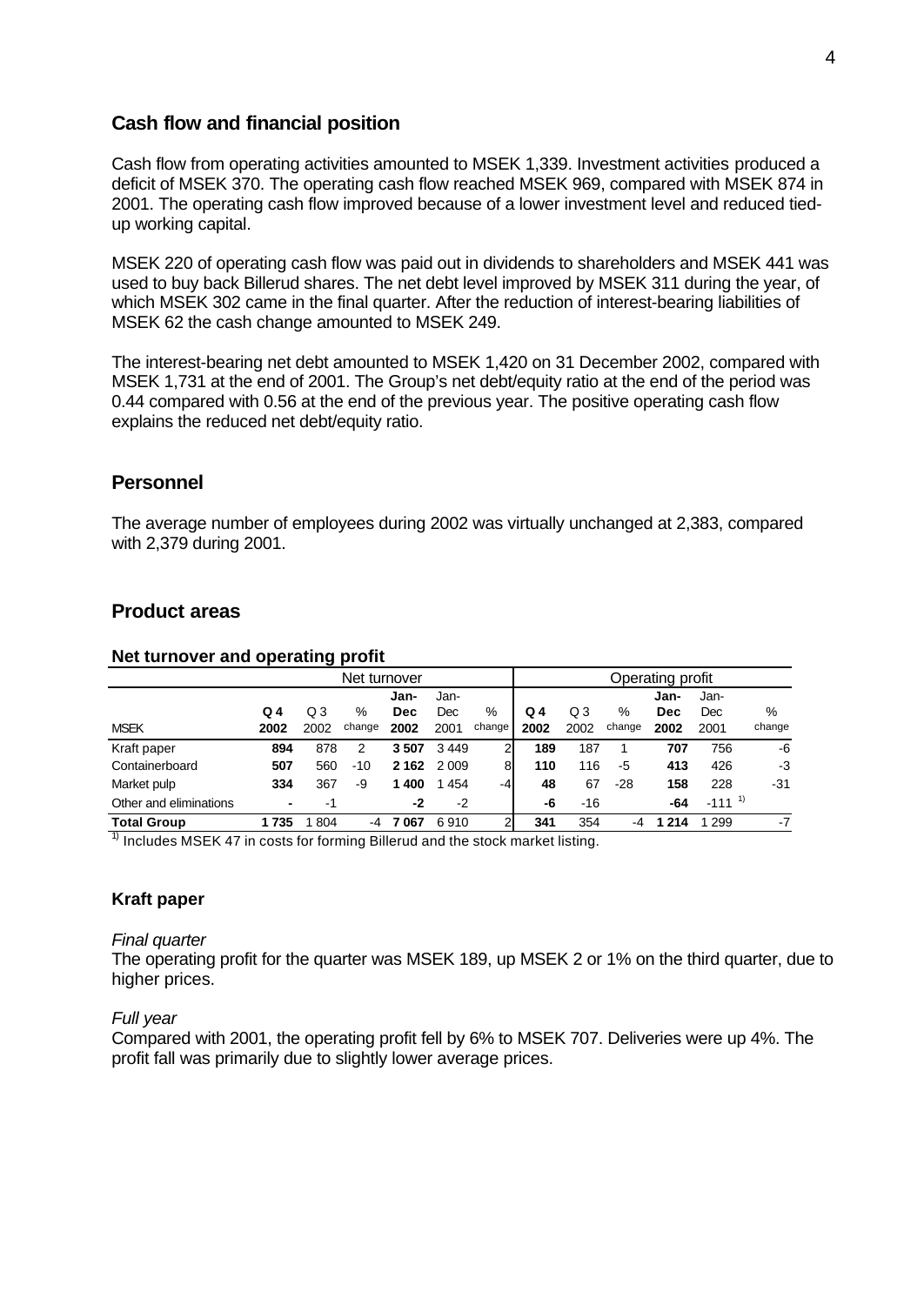#### **Containerboard**

#### *Final quarter*

The operating profit for the quarter was MSEK 110, a decrease of MSEK 6, or 5%, compared with the third quarter. The fall was due to an 11% decline in delivery volumes.

#### *Full year*

Compared with 2001, the operating profit was down 3% at MSEK 413. Prices were lower on average, but the effects were limited by increased deliveries. Deliveries climbed 10%, mainly due to the focus on white liner.

#### **Market pulp**

#### *Final quarter*

The operating profit reached MSEK 48, down MSEK 19 on the third quarter due to reduced prices.

#### *Full year*

Deliveries in 2001 were 2% higher than in 2001. The operating profit was MSEK 158, down 31% on the previous year. The decline was mainly due to reduced prices.

#### **Parent company**

Billerud AB comprises the Gruvön mill, the sales organisation for the Nordic markets and markets outside Europe, and head office functions.

Net turnover in 2002 amounted to MSEK 3,404. Profit after financial items amounted to MSEK 693. Fixed-asset investments, excluding shares, amounted to MSEK 207. The average number of employees was 1,122. Liquid assets and short-term investments amounted to MSEK 511.

## **Ownership structure and distribution of shares**

The total number of shareholders (including nominees) in December 2002 was 172,000, making Billerud the seventh largest company on Stockholmsbörsen in terms of shareholder numbers. The amount of foreign ownership (excluding the company's own shareholding) was 28%.

As of 30 December the distribution of shares was as follows:

| Registered amount of shares                     | 62 740 998 |
|-------------------------------------------------|------------|
| Bought-back shares in company ownership         | $-4831000$ |
| Shares on the market                            | 59 909 998 |
| Convertible debenture loan (on full conversion) | 268 047    |
| Shares on the market (after full conversion)    | 58 178 045 |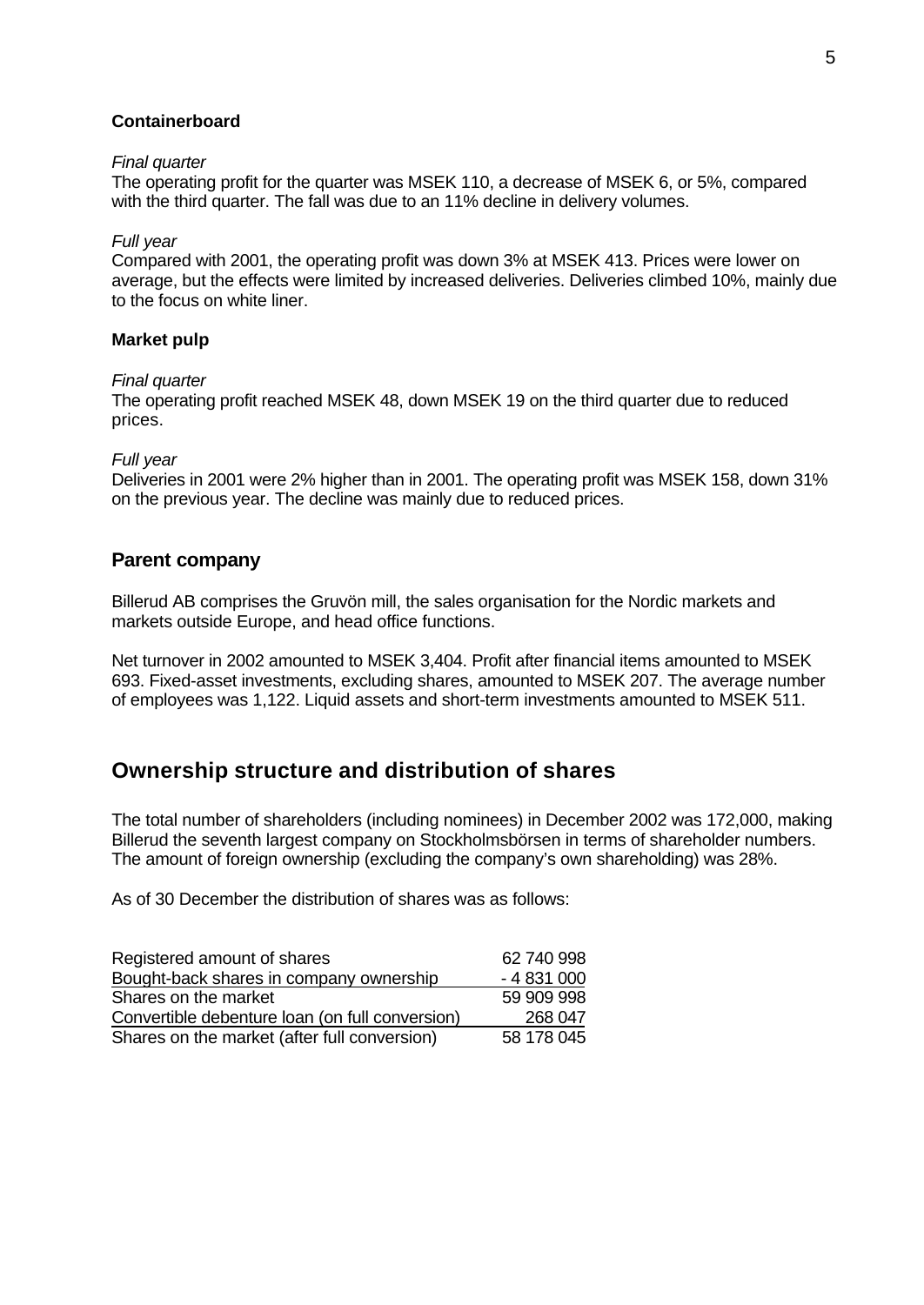According to the register held by VPC (Swedish Securities Register Center) on 30 December 2002, the ten largest shareholders (excluding shares owned by Billerud itself) are as follows:

| 10 largest shareholders/nominees     | Shares on the market, %<br>(shares = votes) |
|--------------------------------------|---------------------------------------------|
| AMF Pensionsförsäkring               | 5.2                                         |
| AFA Försäkringar                     | 3.7                                         |
| <b>SEB Fonder</b>                    | 3.6                                         |
| <b>GMO Fonder</b>                    | 3.5                                         |
| Tredje AP-Fonden                     | 3.5                                         |
| JP Morgan Chase                      | 3.3                                         |
| State Street Bank & Trust Co         | 2.8                                         |
| Skandia                              | 2.4                                         |
| <b>Boston Safe Deposit And Trust</b> | 2.2                                         |
| <b>Citibank Fonder</b>               | 2.1                                         |
| <b>Total</b>                         | 32.3                                        |

## **Annual General Meeting and dividend**

Billerud AB's Annual General Meeting will be held at 4 p.m. on Tuesday 6 May 2003 in Aula Magna at Stockholms Universitet, Stockholm, Sweden. An announcement will be made in Sweden's national press four weeks at the latest before the meeting. The Annual Report will be distributed at the end of March/early April and will be available from this time on the company's website.

Billerud's Board of Directors proposes a dividend of SEK 6.50 per share for 2002. The Board will also propose that shareholders authorise the Board to reach a decision regarding buying back shares in Billerud AB.

Record day for entitlement to the dividend is proposed to be Friday 9 May 2003. Payment via VPC (the Swedish Securities Register Centre) is therefore expected on Wednesday 14 May 2003.

## **Outlook**

There is good balance in the market for Billerud's paper products and the order situation remains good. Prices are generally stable, although selective price adjustments are being made up and down for various products. A price rise was implemented for sack paper (within the Kraft paper product area) at the start of 2003.

A price increase of USD 40 per tonne has been announced from 1 February for market pulp, taking the price to USD 480 per tonne. Billerud expects this increase to be accepted by the market. The continuing development of pulp prices is dependent on the balance between supply and demand.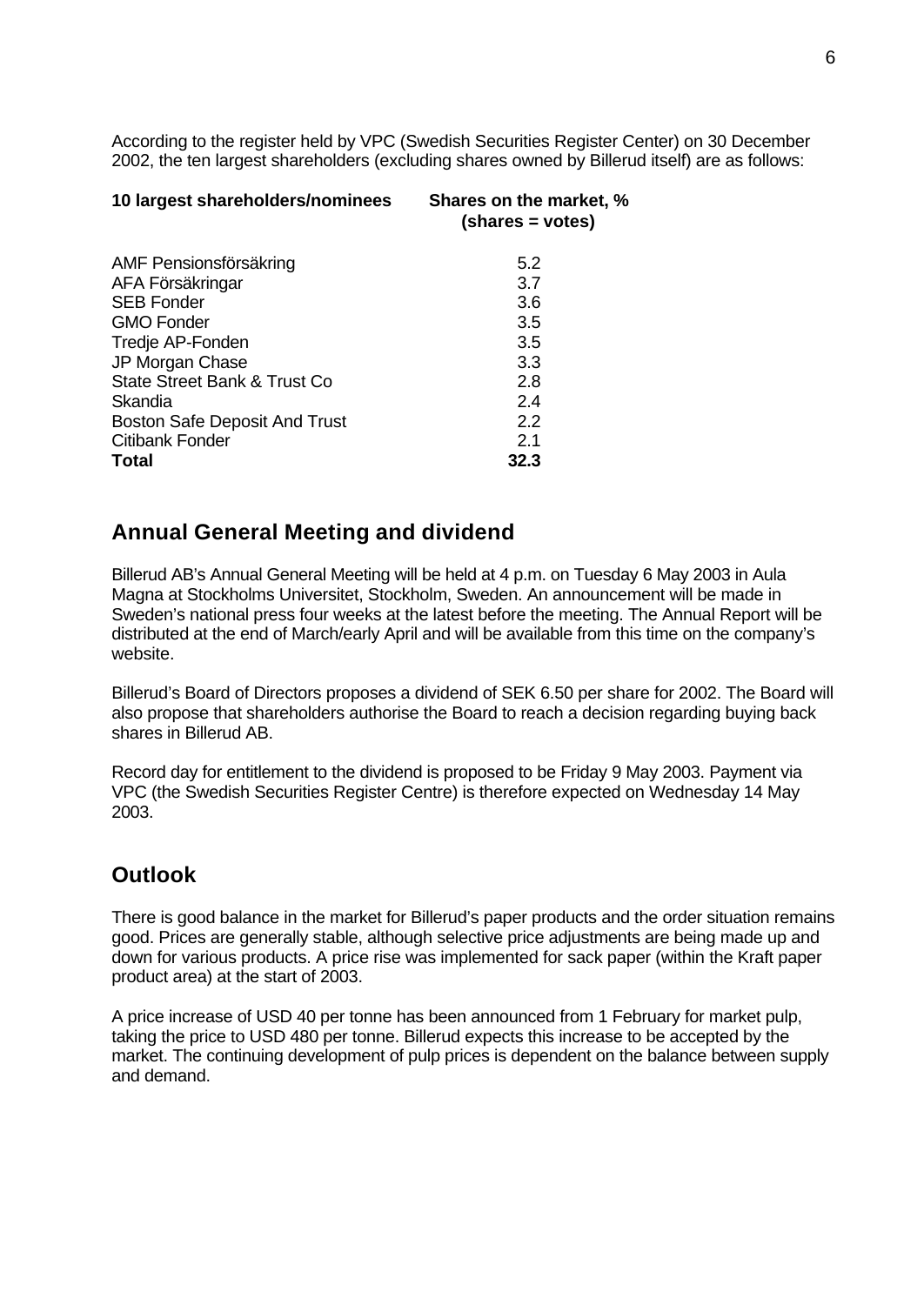The pace of production and delivery capability at Billerud's mills continue to be good. During the year production capacity will gradually increase by around 50,000 tonnes, mainly due to ongoing investments at Gruvön and Karlsborg. Maintenance stoppages will take place according to plan at Skärblacka during the first quarter, at Karlsborg during the second quarter and at Gruvön during the third quarter.

Based on the current economic conditions and existing currency hedging, Billerud estimates that results in 2003 will be in line with 2002.

Stockholm, Sweden 28 January 2003 Billerud AB (publ)

*Board of Directors*

## **Future financial statements**

First quarter 2003 22 April 2003 Second quarter 2003 17 July 2003 Third quarter 2003 21 October 2003

Billerud AB (publ) Box 703, SE-169 27 Solna Corporate Identity Number 556025-5001 Tel +46 8 553 335 00 Fax +46 8 553 335 80 E-mail: info@billerud.com Internet website: http://www.billerud.com

*Billerud manufactures and markets packaging paper in the form of kraft paper and containerboard, and market pulp. Production is carried out at the Group's integrated pulp and paper mills in Gruvön, Karlsborg and Skärblacka. Billerud has a world-leading position within several well-defined product segments. The*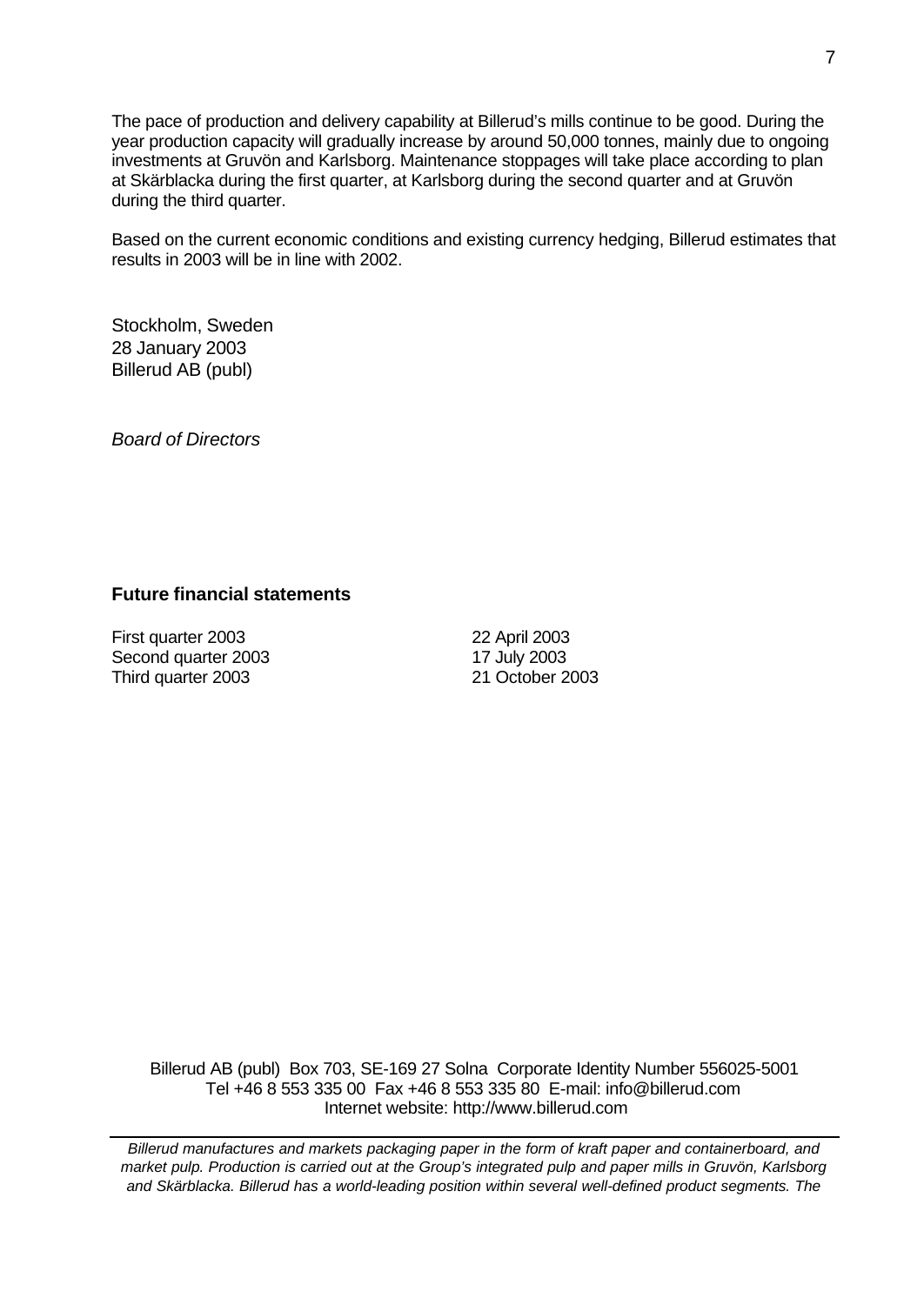*main customer base is in Europe but also includes the rest of the world. Billerud has annual sales of approximately SEK 7 billion and around 2,400 employees.*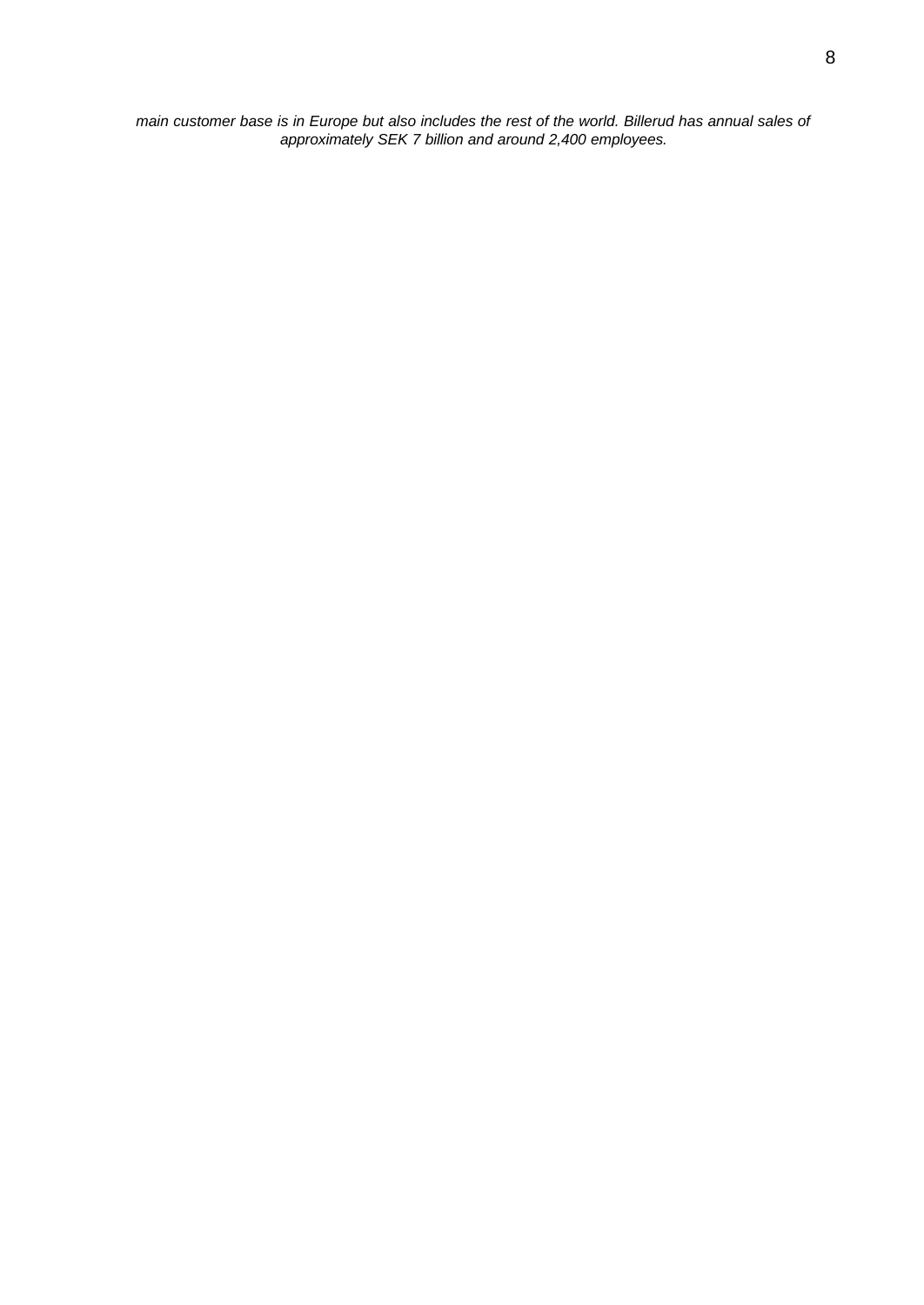## **Appendix**

## **Billerud Group**

#### **Accounting principles**

*The accounts are prepared in accordance with the recommendations of the Swedish Financial Accounting Standards Council. New recommendations that came into effect on 1 January 2002 have not had any material impact on the accounts. The interim report is prepared in accordance with recommendation RR20 of the Swedish Financial Accounting Standards Council. For details of accounting principles and definitions of key figures, see the 2001 Annual Report pages 25 and 52-55.*

| <b>Profit and Loss Account</b>                          |              | 3 months |                |                    |                | <b>Full year</b> |             |  |
|---------------------------------------------------------|--------------|----------|----------------|--------------------|----------------|------------------|-------------|--|
|                                                         | Oct-Dec      | Jul-Sep  | Apr-Jun        | Jan-Mar            | Oct-Dec        | Jan-Dec          | Jan-Dec     |  |
| <b>MSEK</b>                                             | 2002         | 2002     | 2002           | 2002               | 2001           | 2002             | 2001        |  |
| Net turnover                                            | 1735         | 1804     | 1772           | 1756               | 1735           | 7067             | 6910        |  |
| Other income                                            | $\mathbf{2}$ | 3        | $\overline{4}$ | 1                  | $\overline{c}$ | 10               | 10          |  |
| <b>Operating income</b>                                 | 1737         | 1807     | 1776           | $\overline{1}$ 757 | 1737           | 7077             | 6920        |  |
| Raw materials and consumables                           | $-597$       | $-608$   | $-592$         | $-620$             | $-663$         | $-2417$          | $-2411$     |  |
| Change in stock                                         | 22           | 24       | $-73$          | $-11$              | 56             | $-38$            | 73          |  |
| Staff expenses                                          | $-292$       | $-284$   | $-311$         | $-284$             | $-237$         | $-1171$          | $-1063$     |  |
| Other external expenses                                 | $-438$       | $-492$   | $-459$         | $-483$             | $-542$         | $-1872$          | $-1875$     |  |
| Depreciation                                            | $-91$        | $-93$    | $-90$          | $-91$              | $-86$          | $-365$           | $-345$      |  |
| <b>Operating expenses</b>                               | $-1396$      | $-1453$  | $-1525$        | $-1489$            | $-1472$        | $-5863$          | $-5621$     |  |
| <b>Operating profit</b>                                 | 341          | 354      | 251            | 268                | 265            | 1 2 1 4          | 1 2 9 9     |  |
| <b>Financial items</b>                                  | $-29$        | $-25$    | $-23$          | $-21$              | $-35$          | -98              | $-118$      |  |
| <b>Profit after financial items</b>                     | 312          | 329      | 228            | 247                | 230            | 1 1 1 6          | 1 1 8 1     |  |
| Tax                                                     | $-88$        | $-94$    | $-64$          | $-70$              | $-43$          | $-316$           | $-314$      |  |
| Net profit for the period                               | 224          | 235      | 164            | 177                | 187            | 800              | 867         |  |
| Earnings per share, SEK                                 | 3.85         | 4.02     | 2.64           | 2.82               | 2.98           | 13.25            | 13.81       |  |
| Earnings per share after full                           |              |          |                |                    |                |                  |             |  |
| conversion, SEK                                         | 3.84         | 4.00     | 2.64           |                    |                | 13.23            |             |  |
| <b>Balance Sheet</b>                                    |              |          | 31 Dec         | 30 Sep             | 30 Jun         | 31 Mar           | 31 Dec      |  |
| <b>MSEK</b>                                             |              |          | 2002           | 2002               | 2002           | 2002             | 2001        |  |
| <b>Fixed assets</b>                                     |              |          | 4 3 6 0        | 4 3 4 4            | 4 3 6 0        | 4 3 2 4          | 4 3 5 5     |  |
| <b>Stocks</b>                                           |              |          | 669            | 635                | 620            | 664              | 708         |  |
| Accounts receivable                                     |              |          | 1 1 0 7        | 1 2 2 4            | 1 2 2 9        | 1 2 1 7          | 1 1 1 8     |  |
| Other current assets                                    |              |          | 141            | 104                | 142            | 114              | 115         |  |
| Cash, bank balances and short-term investments          |              |          | 596            | 582                | 416            | 412              | 347         |  |
| <b>Total assets</b>                                     |              |          | 6873           | 6889               | 6767           | 6731             | 6643        |  |
| Shareholders' equity                                    |              |          | 3 2 3 3        | 3 0 0 9            | 2943           | 3 2 6 8          | 3 0 9 1     |  |
| Interest-bearing provisions                             |              |          | 88             | 77                 | 77             | 77               | 77          |  |
| Non-interest-bearing provisions                         |              |          | 699            | 502                | 504            | 508              | 509         |  |
| Interest-bearing liabilities                            |              |          | 1928           | 2 2 2 7            | 2 2 2 7        | 2 0 0 0          | 2 0 0 1     |  |
| Accounts payable                                        |              |          | 372            | 365                | 361            | 331              | 412         |  |
| Other, non-interest-bearing liabilities                 |              |          | 553<br>6873    | 709                | 655<br>6767    | 547              | 553<br>6643 |  |
| Total shareholders' equity, provisions and liabilities  |              |          |                | 6889               |                | 6731             |             |  |
| Specification of change in equity                       |              |          |                | Jan-Dec Jan-Sep    | Jan-Jun        | Jan-Mar          | Full year   |  |
| <b>MSEK</b>                                             |              |          | 2002           | 2002               | 2002           | 2002             | 2001        |  |
| Opening equity                                          |              |          | 3091           | 3 0 9 1            | 3 0 9 1        | 3 0 9 1          | 2 2 2 4     |  |
| Net profit for the period                               |              |          | 800            | 576                | 341            | 177              | 867         |  |
| Dividend                                                |              |          | $-220$         | $-220$             | $-220$         |                  |             |  |
| Share buy-back                                          |              |          | $-441$         | $-441$             | $-272$         |                  |             |  |
| Convertible subordinated debenture, difference in value |              |          |                |                    |                |                  |             |  |
| market rate/nominal rate                                |              |          | 3              | 3                  | 3              |                  |             |  |
| <b>Closing equity</b>                                   |              |          | 3 2 3 3        | 3 0 0 9            | 2943           | 3 2 6 8          | 3 0 9 1     |  |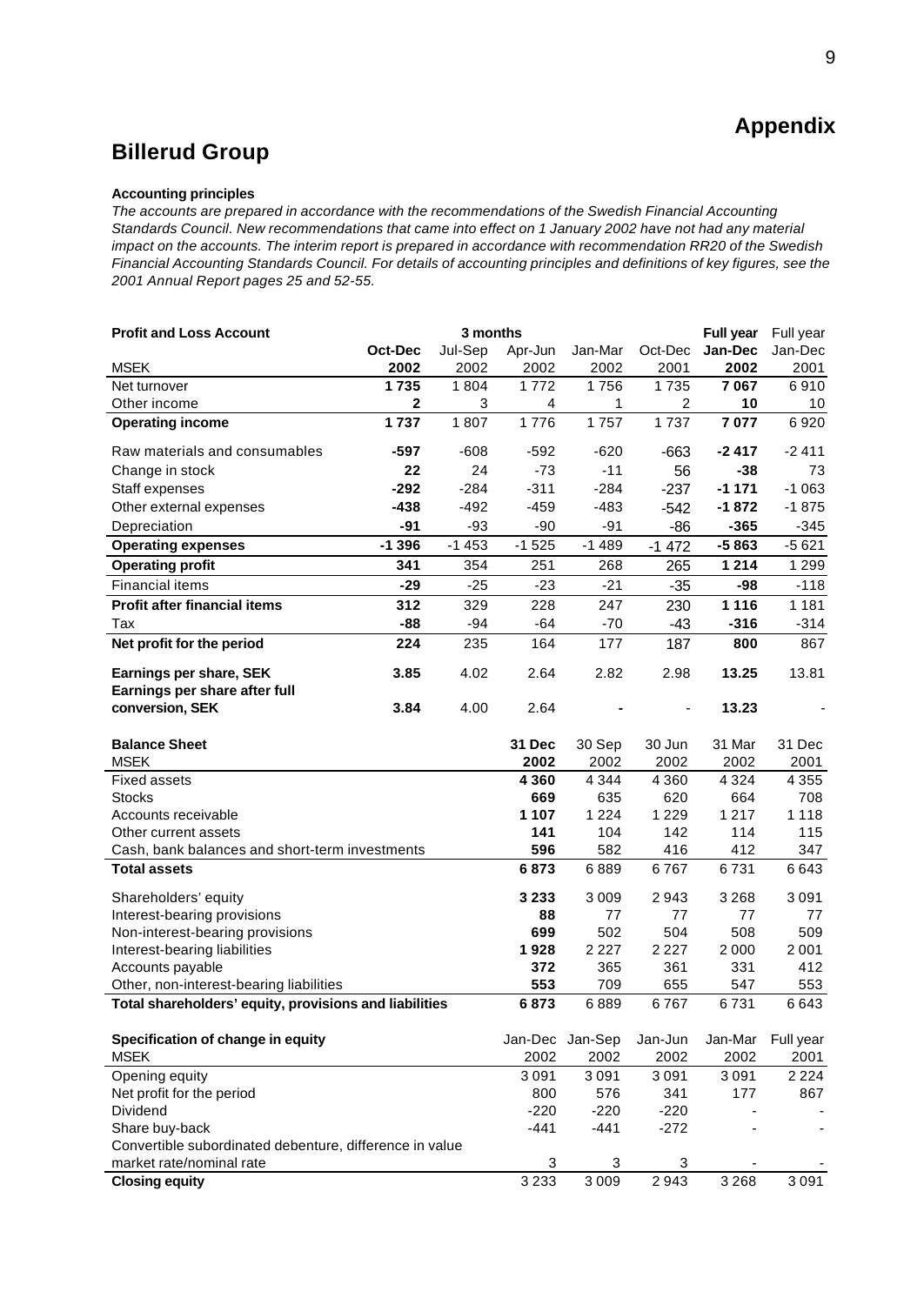| <b>Cash Flow Statement</b>                              | <b>Jan-Dec</b> | Jan-Sep | Oct-Dec | Full year |
|---------------------------------------------------------|----------------|---------|---------|-----------|
| <b>MSEK</b>                                             | 2002           | 2002    | 2002    | 2001      |
| Operating surplus, etc.                                 | 1567           | 1 1 3 9 | 428     | 1633      |
| Change in working capital, etc.                         | 48             | 48      |         | -146      |
| Net financial items, taxes, etc.                        | $-276$         | $-257$  | $-19$   | $-170$    |
| Cash flow from operating activities                     | 1 3 3 9        | 930     | 409     | 1 3 1 7   |
| Investment in fixed assets                              | $-373$         | $-264$  | -109    | -458      |
| Disposal of fixed assets                                | 3              |         | 2       | 2         |
| Change in long-term receivables                         |                |         |         | 13        |
| Cash flow from investment activities                    | $-370$         | $-263$  | $-107$  | -443      |
| <b>Operating cash flow</b>                              | 969            | 667     | 302     | 874       |
| Change in interest-bearing debt                         | -62            | 226     | $-288$  | $-1256$   |
| <b>Dividend</b>                                         | $-220$         | $-220$  |         |           |
| Share buy-back                                          | $-441$         | $-441$  |         |           |
| Convertible subordinated debenture, difference in value |                |         |         |           |
| market rate/nominal rate                                | 3              | 3       |         |           |
| Cash flow from financing activities                     | $-720$         | $-432$  | $-288$  | $-1256$   |
| Total cash flow (= change in liquid assets)             | 249            | 235     | 14      | $-382$    |
| Liquid assets at the beginning of the year              | 347            | 347     | 582     | 729       |
| <b>Total cash flow</b>                                  | 249            | 235     | 14      | -382      |
| Liquid assets at the end of the period                  | 596            | 582     | 596     | 347       |

| <b>Key figures</b>                                                                                                                                                                                                                                                              | Jan-Dec<br>2002                                     | Jan-Sep<br>2002                                     | Jan-Jun<br>2002                                  | Jan-Mar<br>2002                       | Full year<br>2001                  |
|---------------------------------------------------------------------------------------------------------------------------------------------------------------------------------------------------------------------------------------------------------------------------------|-----------------------------------------------------|-----------------------------------------------------|--------------------------------------------------|---------------------------------------|------------------------------------|
| Margins<br>Gross margin, %<br>Operating margin, %                                                                                                                                                                                                                               | 22<br>17                                            | 22<br>16                                            | 20<br>15                                         | 20<br>15                              | 24<br>19                           |
| Return (rolling 12 months)<br>Return on capital employed, %<br>Return on equity, %<br>Return on equity after full conversion, %                                                                                                                                                 | 25<br>26<br>26                                      | 24<br>25<br>25                                      | 21<br>23<br>23                                   | 23<br>25                              | 27<br>32                           |
| Capital structure at end of period<br>Capital employed, MSEK<br>Shareholders' equity, MSEK<br>Interest-bearing net debt, MSEK<br>Net debt/equity ratio, times<br>Net debt/equity ratio after full conversion, times<br>Equity ratio, %<br>Equity ratio after full conversion, % | 4653<br>3 2 3 3<br>1420<br>0.44<br>0.43<br>47<br>47 | 4732<br>3 0 0 9<br>1722<br>0.57<br>0.56<br>44<br>44 | 4831<br>2943<br>1888<br>0.64<br>0.63<br>43<br>44 | 4932<br>3 2 6 8<br>1665<br>0.51<br>49 | 4822<br>3091<br>1731<br>0.56<br>47 |
| Per share<br>Earnings per share, SEK<br>Average no. of shares, '000<br>Earnings per share after full conversion, SEK<br>Average no. of shares, '000                                                                                                                             | 13.25<br>60 405<br>13.23<br>60 546                  | 9.42<br>61 236<br>9.41<br>61 335                    | 5.46<br>62 503<br>5.46<br>62 518                 | 2.82<br>62 741                        | 13.81<br>62741                     |
| Per share at end of period<br>Equity per share, SEK<br>No. of shares, '000<br>Equity per share after full conversion, SEK<br>No. of shares, '000                                                                                                                                | 55.82<br>57910<br>56.04<br>58 178                   | 51.96<br>57910<br>52.19<br>58 178                   | 49.14<br>59 889<br>49.38<br>60 157               | 52.08<br>62741                        | 49.30<br>62741                     |
| Gross investments, MSEK<br>Average number of employees                                                                                                                                                                                                                          | 373<br>2 3 8 3                                      | 264<br>2 3 6 6                                      | 186<br>2 3 8 2                                   | 60<br>2 3 3 5                         | 458<br>2 3 7 9                     |